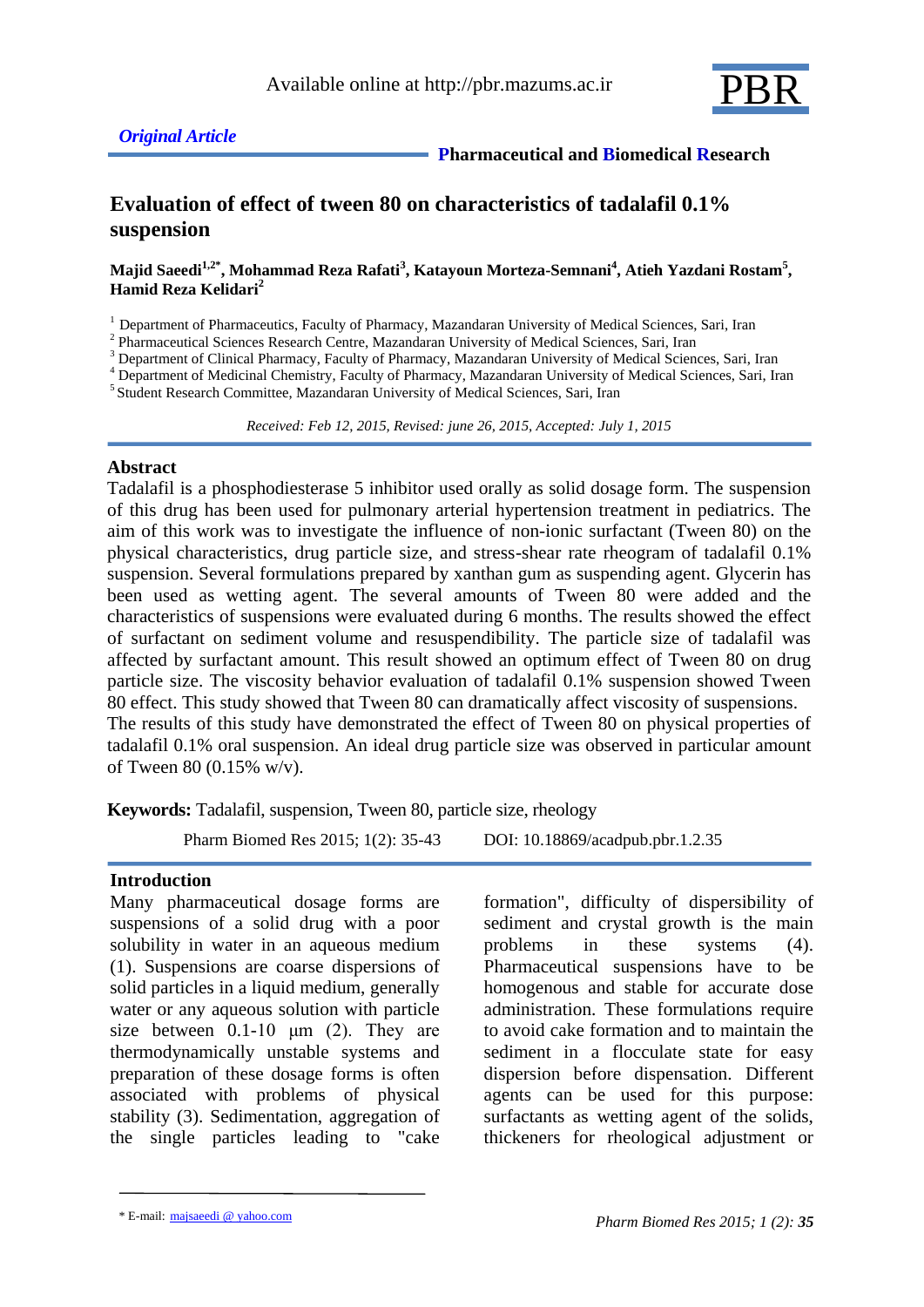electrolytes to modify the conditions of the electrolytic characteristics of medium (2). Polymers as suspending agents can lead to controlled flocculation of drug particles and adjust the redispersibility of suspensions (5). A surfactant is generally used to disperse the hydrophobic solid particles of drug. Surfactants may give rise either electrostatic or steric stabilization of dispersed systems. An excess amount of surfactant generally use in suspensions, which may be required to improve milling process in industry. However, an excessive amount of these agents may result in micellar depletion flocculation and active ingredient solubilization. The latter may promote destabilization due to crystal growth of drug particles. Hence, quantification of surfactant adsorption is of significant importance to adjust the physical characteristics of formulation of pharmaceutical suspensions (1).

Tadalafil is a poorly water soluble medicine that recently has been taken into consideration for the treatment of pulmonary arterial hypertension in pediatrics (6,7). Pulmonary arterial hypertension (PAH) is a progressive and finally lethal disease that has no cure (8) and presents as an increased blood pressure and vascular resistance in the pulmonary arteries (9).

Pulmonary arterial hypertension in children may be related to variety of underlying disorders and plays a significant role in the morbidity and mortality. It has been reported that children with PAH who do not undergo treatment, survive less than one year. Recent advances in basic pulmonary vascular biology have resulted in new therapies for this lethal disease, such as Phosphodiesterase-5 inhibitors (PDE5 inhibitors) like tadalafil (10).

The lack of a suitable dosage forms for children, endangers 40% of the world's population by the risk of preventable adverse effects, suboptimal dose, nonadmission, and unavailability of new medicines (11,12). Many drugs already prescribed in pediatrics have not been sufficiently studied in scientific trials and have not been approved for the use in pediatrics in particular. However because of the lack of more effective and safer alternatives, these medications can still be prescribed in pediatrics as "off-label"  $(6,13)$ .

Because of the absence of suitable pediatric dosage form, in these cases tadalafil prepared and administered as extemporaneously suspensions by grinding its tablets and mixing it with water and other excipients (14). The general problems of these methods are the possibility of errors in dosing, the probability of presence of excipients in adult pharmaceutical dosage forms that are not suitable for children, limitations on the manipulation of enteric-coated tablets, multi-layer tablets with non-homogeneous matrix and controlled-release tablets. Some excipients may be added during the process of manipulating that the active ingredients or the other components are not compatible with. For example, incompatibility of primary amines such as amlodipine with reducing sugars such as lactose. Also, since the adult dosage forms probably already contain excipients, adding excipients during manipulation should not exceed the limitations unnecessarily (9,15).

The aim of this work was to study the effect of formulation ingredients, especially Tween 80 as surfactant on stability and physical characteristics of Tadalafil 0.1% oral suspension.

## **Materials and methods**

## *Materials*

Tadalafil was donated by Osvah Pharmaceutical Co. (Tehran, Iran). Tween 80, sodium benzoate, and glycerin were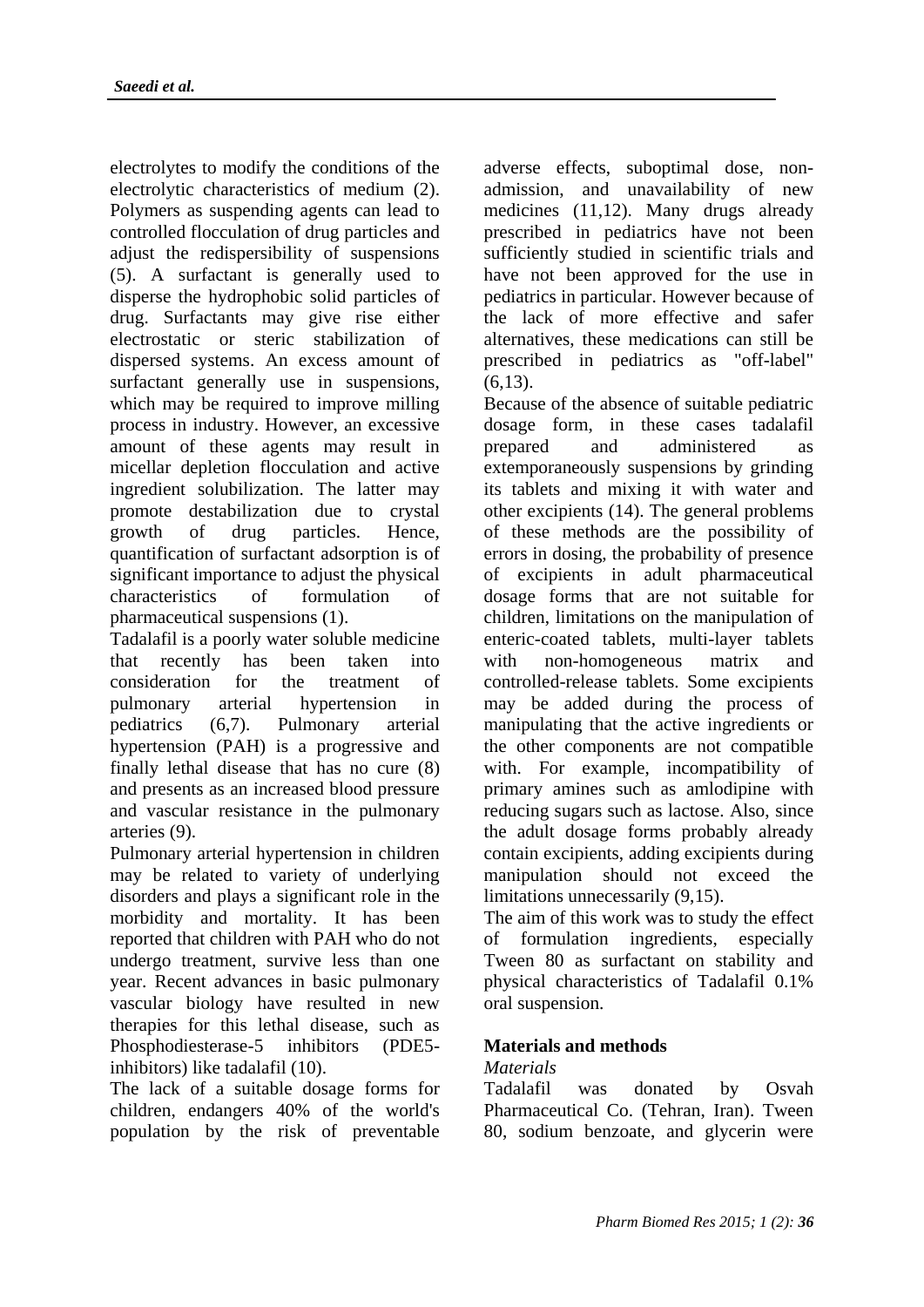purchased from Scharlau Co. (Spain); Methyl paraben and dimethyl sulfoxide were received from Merck Co. (Germany); Xanthan gum was purchased from Titrachem Co. (Iran); and sucrose was prepared in bulk.

## *Preparation of suspensions*

All of suspensions contain  $0.1\%$  (w/v) of tadalafil (Table 1). For the preparation of suspensions, the xanthan gum, and Tween 80 were initially dispersed in water containing sugar and the preservative agents. After two days xanthan gum was thoroughly hydrated. Then this blend was stirred by a double bladed electric mixer (IKA®-WERKE, Germany) until became totally dispersed, then tadalafil which was wetted by glycerin was added to the vehicle and dispersed with the electric mixer by stirring 300 rpm for 10 minutes. The suspensions were transferred to the 25 mL stoppered graduated glass cylinders and stored at room temperature under static conditions.

## *Evaluation of suspensions*

#### *Rheological assessment*

For each suspension, viscosity (cP) was determined at the angular velocity of 0, 0.5, 1, 2, 2.5, 4, 5, 10, 20, 50, and 100 rpm, using a Brookfield (DV-II+ viscometer, USA) rotary viscometer with RV7 spindle.

## *Sedimentation volume*

The sedimentation volume (F factor) was measured in 25 mL graduated glass cylinders. Each suspension was shaken to ensure uniform dispersion prior to the sedimentation test. The sedimentation volume was recorded at 0, 30, 90, and 180 day storage period for four samples of each formulation.

### *Resuspendability*

The resuspendability of suspensions was evaluated qualitatively for four samples of each suspension. The test was performed by shaking the cylinder manually at 180° movements after sedimentation was completed. Based on the number of shaking required to convert the sediment to uniformly dispersed suspension the formulations were evaluated.

### *Particle size determination*

Particle size of all formulations was determined after 30, 90 and 180 days quantitatively using a particle size analyzer (Shimadzu SA-CP3 particle size analyzer, Japan). Also, the growth of crystalline particles in each sample was evaluated qualitatively at the end of the period using an optical microscope Nikon Eclipse TS 100.

#### *Assay*

Tadalafil is practically insoluble in water, but freely soluble in dimethyl sulfoxide (16). Several dilutions (5, 10, 15, 20, and 30 μg/ml) were prepared and the UV absorbance was measured in  $\lambda_{\text{max}}$ =284 nm (17) by Varian Cary 50 UV-Visible spectrophotometer (Australia). 5 mL of each suspension was dissolved in solvent and then filtered several times for complete elimination of waste material. Then remaining solution transferred to a 100 mL volumetric flask. The absorbance of each sample was determined by UV-Visible spectrophotometer and the process was repeated 3 times for each sample. Concentrations corresponding to absorptions were calculated using standard curve (Abs = 0.0338 Conc – 0.0042,  $r^2$ =0.9998).

#### *Statistical Analysis*

Student t-test and ANOVA followed Tukey test were used to determine significant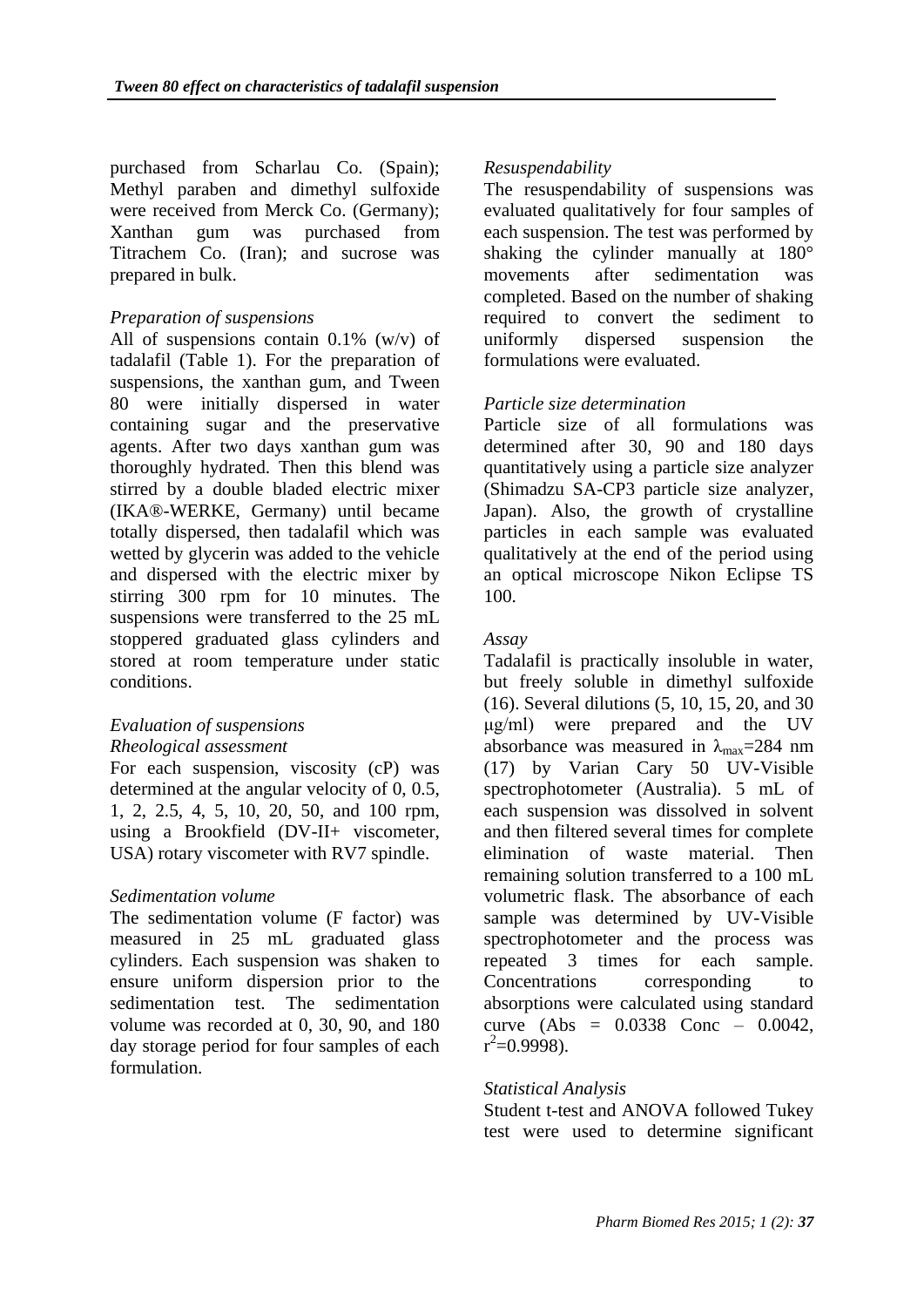differences beTween groups and  $P < 0.05$ " was considered significant.

## **Results**

Table 1 shows the ingredients' amount of 13 formulations. F1-F9 showed no suitable physical characteristics (data were not shown), so 5 formulations (F9-F13) were studied for 6 months. The assay showed that all of the suspensions were in pharmacopeial criteria (97.20  $\pm$  1.08, 98.64  $\pm$  0.62, 99.14  $\pm$ 0.48, 101.50  $\pm$  1.02, and 98.86  $\pm$  0.74, respectively).

The results of F-value and resuspendibility of selected formulations (Table 2) showed that these factors in formulations containing Tween 80 was better than F9 ( $P < 0.05$ ). The results proved that there is no significant change in F-value and resuspendibility in formulations containing several amounts of Tween 80 ( *P*= 0.105). The presence of Sodium benzoate as microbial preservative changed the F-factor after 6 months  $(P =$ 0.004). This effect was observed in resuspendibility too.

The results of particle size analyzing are shown in table 2 and figure 1. The particle size decreased in formulations containing Tween 80 ( $P < 0.001$ ). The optimum of particle size was observed in F12 with 0.15% Tween 80 (*P*<0.01). Sodium benzoate decreased tadalafil particle size in formulation 13 in comparison with F12 ( $P =$ 0.0324).

Figure 2 shows the rheological characteristics of tadalafil suspensions. The lowest viscosity was observed in F9 with no surfactant. The ideal viscosity was observed in F12 and F13.

## **Discussion**

In this research the effect of several amounts of Tween 80, as surfactant, on physical stability of tadalafil 0.1% suspension was evaluated. Surfactants are bipolar molecules with hydrophilic polar head and hydrophobic nonpolar tail which in most of cases the hydrophobic tail made up of a hydrocarbon section linked to the polar region (18). Surfactants can be cationic, anionic, amphoteric, or nonionic (19). They form micelles in solutions, which plays a significant role in their properties like solubilizing ability. In polar solutions like water, small non-polar molecules will be solubilized in the hydrophobic core of the micelles (20).

Surfactants are utilized as wetting agent, foaming agent, corrosion inhibitor, bactericide, antistatic agent, dispersant, enhancer for percutaneous absorption, flocculating agent, in suppository bases, water based or suspension aerosols, hard gelatin capsules, in respiratory distress therapy, in microbiology, or to make membrane, liquid crystal, micro emulsion, liposome, vesicle or gel, in addition to their usual use as soap, detergent, emulsifier, and solubilizer (21, 22).

The results of physical evaluation showed that F-value was increased in formulations containing Tween 80. Surfactants such as Tween 80 improve the wettability of the solid particles in a suspension and lower the surface tension of the continuous phase which inhibits the floating of the particle and decreases aggregation, so sediment volume increases (23-25). In contrast, cationic surfactants lead to coagulation of finely dispersed suspensions because of stability loss due to neutralization of surface charge of particles and flocculating effect of the cationic surfactants (26).

Rudnev *et al*. reported that the stability of the suspension containing the Calcium Hydroxyapatite (HAP) particles relies on the concentration of surfactant in solution, which enhanced considerably at Tween 80 concentrations above  $3.0 \times 10^{-3}$  M (27).

The particle size of tadalafil was affected by surfactant amount. This result showed an optimum effect of tweeon 80 on drug particle size. The particle sized increased by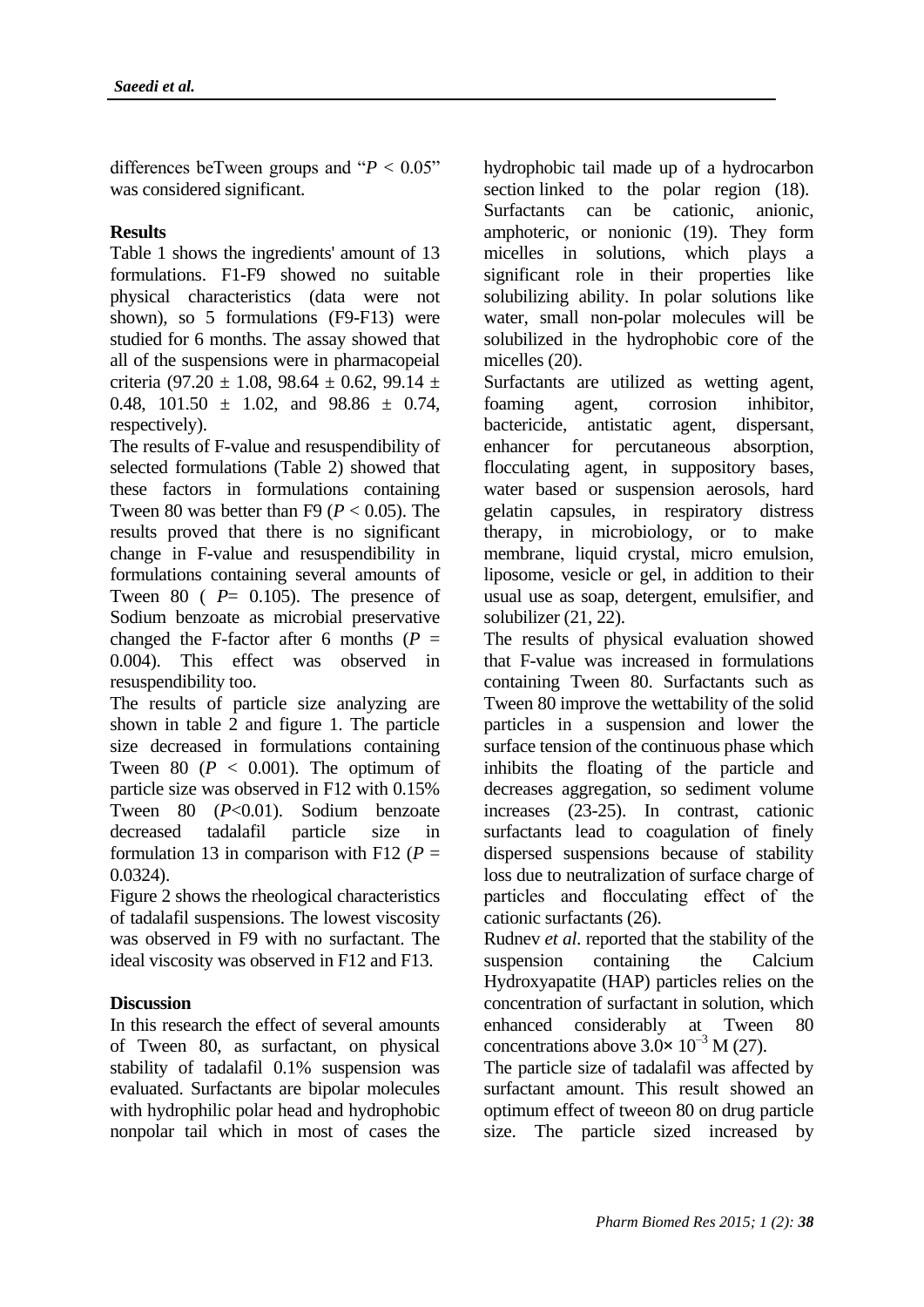| Formulation | Composition of ingredients (g) |          |                  |                          |                          |                              |                          |            |  |  |  |
|-------------|--------------------------------|----------|------------------|--------------------------|--------------------------|------------------------------|--------------------------|------------|--|--|--|
| code        | <b>Xanthan</b>                 | Glycerin | <b>Tadalafil</b> | <b>Methyl</b>            | Sodium                   | <b>Tween</b>                 | <b>Sucrose</b>           | Water*     |  |  |  |
|             | gum                            |          |                  | paraben                  | benzoate                 | 80                           |                          | (ml)       |  |  |  |
| F1          | $\mathbf{1}$                   | 20       | 0.1              | $0.1\,$                  |                          |                              | $\overline{\phantom{0}}$ | to $100$   |  |  |  |
| F2          | 0.5                            | 20       | 0.1              | 0.1                      | $\overline{\phantom{a}}$ | $\qquad \qquad \blacksquare$ | $\overline{\phantom{a}}$ | to 100     |  |  |  |
| F3          | 0.25                           | $20\,$   | 0.1              | $0.1\,$                  |                          |                              | $\overline{\phantom{0}}$ | to 100     |  |  |  |
| F4          | 0.15                           | 20       | $0.1\,$          | 0.1                      | $\blacksquare$           | $\blacksquare$               | $\blacksquare$           | to $100\,$ |  |  |  |
| F5          | 0.25                           | $20\,$   | $\overline{0.1}$ | $\overline{0.1}$         |                          | 0.25                         | $\overline{\phantom{0}}$ | to 100     |  |  |  |
| <b>F6</b>   | 0.25                           | $20\,$   | $0.1\,$          | 0.1                      | $\blacksquare$           | 0.5                          | $\blacksquare$           | to $100\,$ |  |  |  |
| F7          | 0.25                           | 20       | $\overline{0.1}$ | 0.1                      | $\blacksquare$           | 0.15                         | $\blacksquare$           | to $100\,$ |  |  |  |
| F8          | 0.25                           | 20       | 0.1              | $\overline{\phantom{a}}$ | 0.1                      | 0.15                         | $\overline{\phantom{a}}$ | to 100     |  |  |  |
| F9          | 0.25                           | $20\,$   | 0.1              | 0.1                      | $\overline{\phantom{a}}$ | $\equiv$                     | 30                       | to 100     |  |  |  |
| F10         | 0.25                           | 20       | 0.1              | 0.1                      |                          | 0.25                         | 30                       | to $100\,$ |  |  |  |
| F11         | 0.25                           | 20       | 0.1              | 0.1                      |                          | 0.5                          | 30                       | to 100     |  |  |  |
| F12         | 0.25                           | $20\,$   | 0.1              | 0.1                      |                          | 0.15                         | 30                       | to $100\,$ |  |  |  |
| <b>F13</b>  | 0.25                           | 20       | 0.1              | $\overline{\phantom{a}}$ | 0.1                      | 0.15                         | 30                       | to $100\,$ |  |  |  |

**Table 1** Composition of Tadalafil 0.1% formulations

**Table 2** Result of evaluation of sedimentation volume, resuspendability, and particle size of evaluated suspension  $(n = 4)$ 

|                    | <b>Characteristics of evaluated tadalafil suspensions</b> |                |                               |                 |                |                               |                             |                |                            |  |
|--------------------|-----------------------------------------------------------|----------------|-------------------------------|-----------------|----------------|-------------------------------|-----------------------------|----------------|----------------------------|--|
| <b>Formulation</b> | $1st$ . month                                             |                |                               | $3rd$ . month   |                |                               | $\overline{6^{th}}$ . month |                |                            |  |
| code               | F factor                                                  | Resusp.*       | $size$ ( $\mu$ g)<br>Particle | F factor        | Resusp.        | $size$ ( $\mu$ g)<br>Particle | F factor                    | Resusp.        | size $(\mu g)$<br>Particle |  |
| F <sub>9</sub>     | $0.97 \pm 0.2$                                            | $1.5 \pm 0.06$ | $31.6 \pm 0.5$                | $0.99 \pm 0.02$ | $1.0 \pm 0.0$  | $39.4 \pm 0.1$                | $0.95 \pm 0.04$             | $1.75 \pm 0.5$ | $40.8 \pm 0.1$             |  |
| F10                | $0.98 \pm 0.03$                                           | $1.25 \pm 0.5$ | $8.09 \pm 0.2$                | $0.99 \pm 0.02$ | $1.0 \pm 0.0$  | $8.9 \pm 0.2$                 | $0.99 \pm 0.02$             | $1.25 \pm 0.5$ | $8.6 \pm 0.9$              |  |
| F11                | $1.0 \pm 0.0$                                             | $1.0 \pm 0.0$  | $8.4 \pm 0.2$                 | $1.0 \pm 0.0$   | $1.0 \pm 0.0$  | $6.5 \pm 0.4$                 | $0.99 \pm 0.05$             | $1.0 \pm 0.0$  | $8.0 \pm 0.1$              |  |
| F12                | $0.94 \pm 0.04$                                           | $2.5 \pm 1$    | $1.4 \pm 0.3$                 | $0.96 \pm 0.02$ | $1.5 \pm 0.6$  | $3.2 \pm 0.1$                 | $0.99 \pm 0.02$             | $1.25 \pm 0.5$ | $5.9 \pm 0.5$              |  |
| F13                | $0.95 \pm 0.03$                                           | $2.25 \pm 0.5$ | $4.9 \pm 0.1$                 | $0.99 \pm 0.02$ | $1.25 \pm 0.5$ | $4.8 \pm 0.6$                 | $0.47 \pm 0.15$             | $5.5 \pm 1.3$  | $4.9 \pm 0.2$              |  |

\*Resusp: Resuspendibility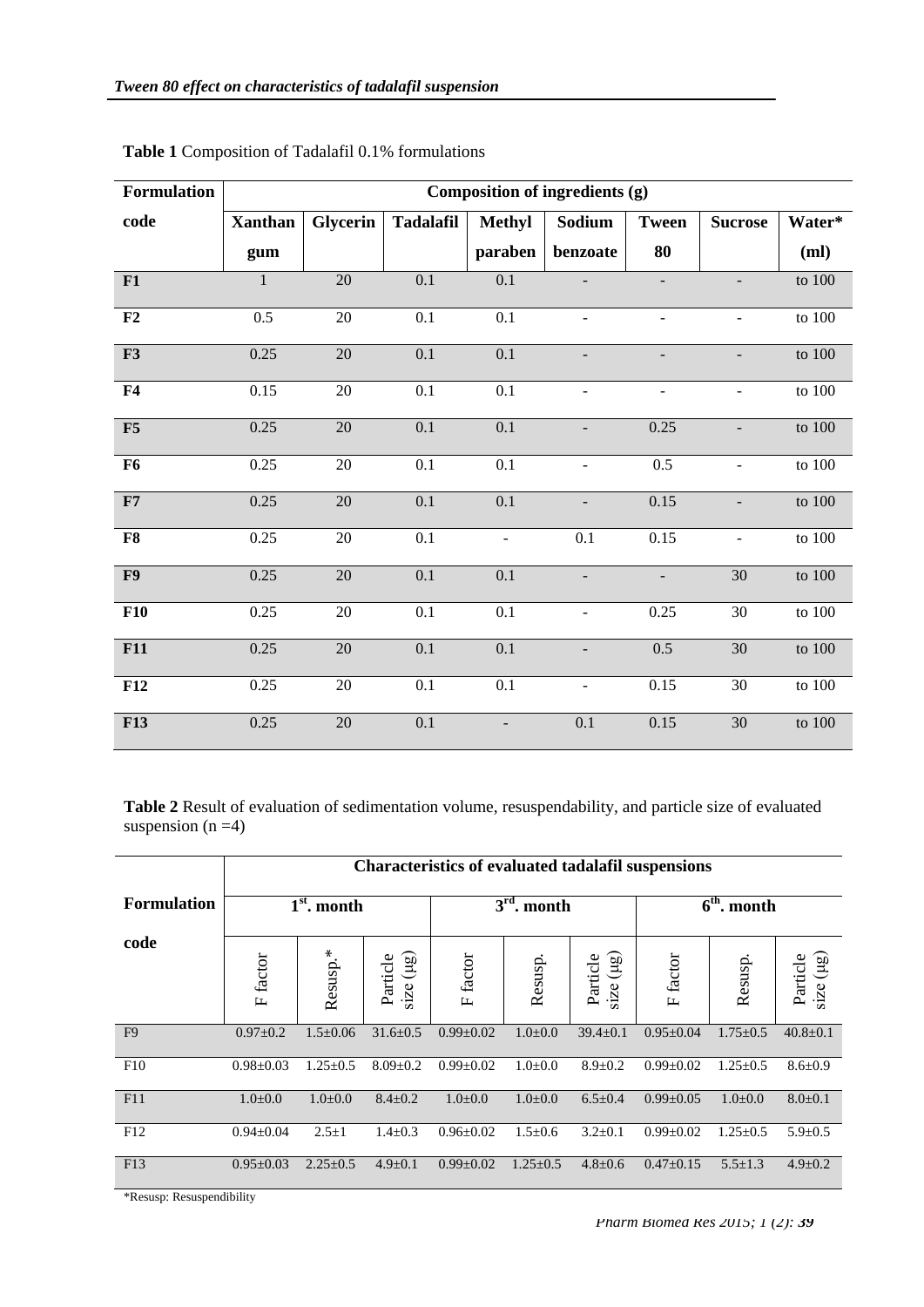



**Figure 2** Results of rheology study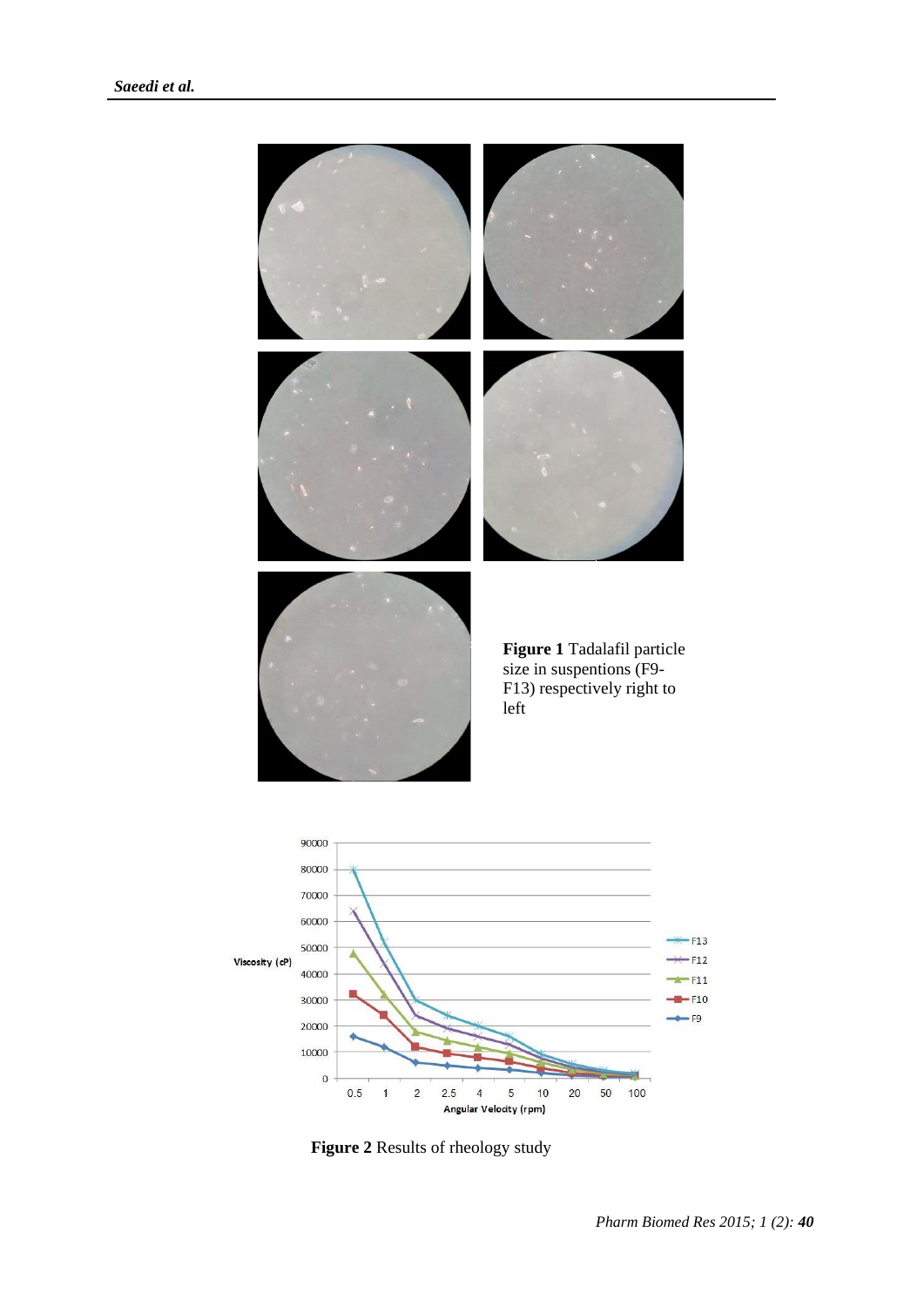increasing in amount of Tween 80. In one study, effect of concentration of Tween 80 on particle size and zeta potential of diclofenac sodium-loaded chitosan nanoparticles was evaluated. The results showed that particle size increases along with increasing concentration of Tween 80. Inversely, zeta potential decreases in higher concentration of Tween 80. This might be because of amphiphilic property of Tween 80 which deposited at the particle surface and caused increasing in particle size. Further, it could protect surface charge of the diclofenac-loaded nanoparticles led to decrease in zeta potential. Sedimentation rate of diclofenac-loaded nanoparticles, confirmed this expectation. This study proved that Tween 80 at the concentration of 0.02% w/v could be considered as a suitable concentration for stabilization of diclofenac nanoparticle system (28).

A study on stability of titanium dioxide suspensions presented that the zeta potential and aggregation stability of the suspensions was not affected significantly by the nonionic surfactant. The pH of dispersion media showed considerably effect on influence of ionic surfactants on the aggregation stability of the suspensions. At pH values above the isoelectric point of titanium dioxide suspensions (pH $_0$ = 6.2), the suspensions showed a high aggregation stability in the presence of the sodium dodecylbenzene sulfonate, as anionic surfactant, (irrespective of its content), while, at  $pH \leq pH_0$ , the aggregation stability of the suspensions significantly increases with the surfactant concentration. In the presence of the benzethonium chloride, as cationic surfactant, the aggregation stability of the suspensions is independent of the surfactant concentration at  $pH \leq pH_0$ , whereas, at  $pH > pH_0$ , it increases with the surfactant concentration (29).

The viscosity behavior evaluation of tadalafil 0.1% suspension showed Tween 80 effect. A study showed that Tween 80 can dramatically affect viscosity of suspensions and increase the yield stress as well as the plastic viscosity. Adding surfactant to suspensions also changed the rheograms of them. The rheogram of surfactant-free suspension presented minimum thixotropy, TI was 15.8%. However, the addition of 0.5% w/w Tween 80 during hydration increased the TI to 30.6%. Increasing the concentration of surfactant caused an increase in the peak shear stress (30)**.**

In another study, the effect of surfactants on shear-thickening behavior of concentrated polymer dispersions was evaluated. The results showed that the shear-thickening behavior was influenced by surfactants. This occurs as a result of ability of surfactants in changing the surfaces forces and inter-particle forces. Various kinds of surfactants, such as cationic, anionic, nonionic, and amphoteric surfactants were added to the shear-thickening fluid and their rheological properties were measured. The results proved that all kinds of surfactants could enhance shear-thickening behavior by changing their electrostatic, steric, or lubrication interaction (31). Recently, in one study the effect of several factors on stability of tadalafil nanosuspension was evaluated. Tween 80 and span 80 were used for this formulation. The surfactant mixture aided the production of nanosuspensions with an average particle size of  $193 \pm 8$  nm and with short-term stability sufficient for further processing (32).

## **Conclusion**

This study has demonstrated the effect of Tween 80 on physical properties of tadalafil 0.1% oral suspension. An increase concentration of surfactant increased sediment volume of drug. An ideal drug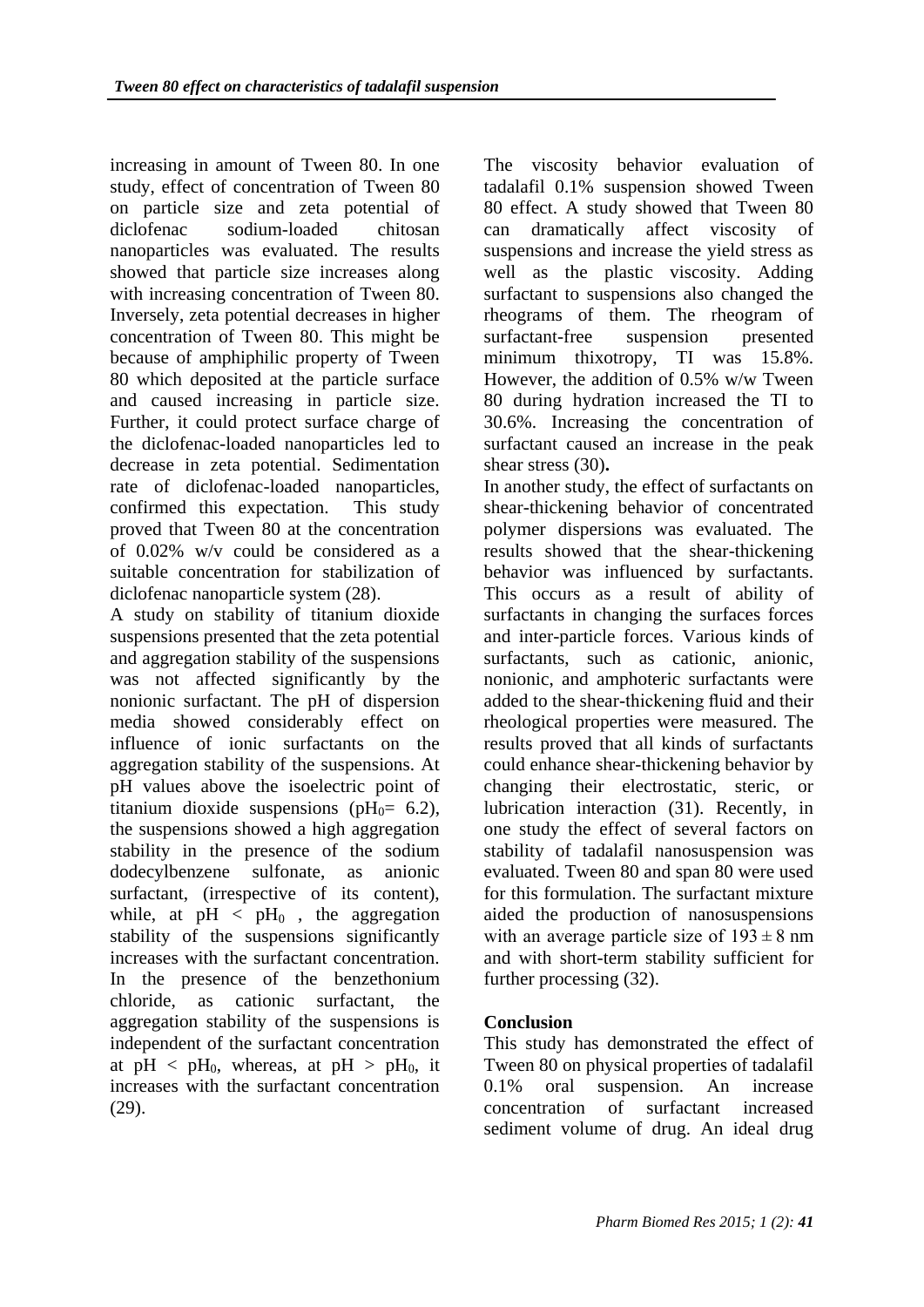particle sized was observed in particular amount of Tween 80 (0.15% w/v). The rheological behavior of suspension was affected by surfactant amount too.

#### **Acknowledgment**

This work was supported by a grant from the research council of the Mazandaran University of Medical Sciences.

#### **References**

- 1. Zhu W, Sabatino B, Govoreanu R, Verbruggen K, Martin JC, Van der Meeren P. Preferential adsorption of polysorbate 20 molecular species in aqueous paliperidone palmitate suspension. Colloid Surf A: Physicohem Eng Aspect 2011;384:691-7.
- 2. Nielloud F, Marti-Mesters G, Fortune R, Mestres JP, Maillols H. Formulation of insoluble drugs, study of pharmaceutical suspensions by response surface methodology. Anal usis 1998;26:277-81.
- 3. Saeedi M, Dallalpour-Mohammadi N, Farid Dj. Prevention of crystal growth in acetaminophen suspensions by the use of PVP and bovine serum albumin. Daru 2003;11:106-14.
- 4. Sha Z, Palosaari S. Mixing and crystallization in suspensions. Chem Eng Sci 2000;55:1797-806.
- 5. Ntawukulilyayo JD, De Smedt SC, Demeester J, Remon JP. Stabilition of suspensions using sucrose esters and low substituted n-octenyl succinate starchxanthan gum associations. Int J Pharm 1996;128:73-9.
- 6. Oudiz RJ, Brundage BH, Galiè N, Ghofrani HA, Simonneau G, Botros FT, Chan M, Beardsworth A, Barst RJ. Tadalafil for the treatment of pulmonary arterial hypertension: A double-blind 52-week uuncontrolled extension study. J Am Coll Cardiol 2012;60:768-74.
- Falk JA, Philip KJ, Schwarz ER. The emergence of oral tadalafil as a once-daily treatment for pulmonary arterial hypertension. Vasc Health Risk Manag 2010;6:273-80.
- 8. Buckley MS, Staib RL, Wicks LM, Feldman JP. Phosphodiesterase-5 inhibitors in management of pulmonary hypertension: safety, tolerability, and efficacy. Drug Health Patient Saf 2010;2:151-61
- 9. Barst RJ, Brundage BH, Sundin DP, Oudiz RJ, Simonneau G, Galiè N, Beardsworth A, Ghofrani HA. Tadalafil monotherapy and as add-on to background bosentan in patients with pulmonary arterial hypertension. J Heart Lung Transplant 2011;30:632- 43.
- 10. Roofthooft MT, van Loon RL, Berger RM. Management of pulmonary arterial hypertension in children. Paediatr Respir Rev 2010;11:240-5.
- 11. Milne CP, Bruss JB. The economics of pediatric formulation development for off-patent drugs. Clin Ther 2008;30:2133-45.
- 12. Breitkreutz J. European perspectives on pediatric formulations. Clin Ther 2008;30:2146-54.

#### **Conflict of interest**

The authors declared no potential conflict of interest with respect to the authorship, and/or publication of this study.

- 13. Freed AL, Silbering SB, Kolodsick KJ, Rossi DT, Mahjour M, Kingsmill CA. The development and stability assessment of extemporaneous pediatric formulations of Accupril. Int J Pharm 2005;304:135- 44.
- 14. Pettit RS, Johnson CE, Caruthers RL. Stability of an extemporaneously prepared tadalafil suspension. Am J Health Syst Pharm 2012;69:592-4.
- 15. Standing JF, Tuleu C. Paediatric formulations— Getting to the heart of the problem. Int J Pharm 2005;300:56-66.
- 16. Anonymus, Tadalafil. In: European pharmacopeia. Council Of Europe,  $7^{\text{th}}$  Ed. 2012; pp. 4379-4381. E.D.Q.M.
- 17. Yunoos M, Sankar DG, Kumar BP, Hameed S. UV Spectrophotometric method for estimation of tadalafil in bulk and tablet dosage form. E-J Chem 2010;7:833- 6.
- 18. Sriraviteja N, Kumar K, Raju B, Madhuri K. Effect of application of solubilizers such as PVP K 30,PEG 400 and Tween 80 on the enhancement of solubility of ibuprofen by factorial design. IJPRBS. 2013;2:182- 203.
- 19. Schramm LL, Stasiuk EN, Marangoni DG. Surfactants and their applications. Annu Rep Prog Chem 2003; 99:3-48.
- 20. Rangel*-*Yagui CO, Pessoa AJ, Tavares LC. Micellar solubilization of drugs. J Pharm Pharmaceut Sci 2005;8:147-63.
- 21. Salager JL. Surfactants Types and Uses. FIRP Booklet # E300-A. Universidad de los Andes Inc, 2002; p. 3.
- 22. Mishra M, Muthuprasanna P, Prabha KS, Sobhita Rani PS, Satish Babu IA, Chandiran IS, Arunachalam G, Shalini S. Basics and potential applications of surfactants, A review. Int J Pharm Tech Res 2009;1:354-65.
- 23. Buhler V. Pharmaceutical technology of BASF excipients. BASF the chemical company Inc. 3<sup>rd</sup> revised edition. 2008; p. 125
- 24. Attwood D, Florence AT. Surfactants. In: Physical pharmacy. Pharmaceutical Press, 2<sup>nd</sup> ed., 2012; p. 50.
- 25. Somasundaran P, Xiang Y, Krishnakumar S. Role of conformation and orientation of surfactants and polymers in controlling flocculation and dispersion of aqueous and non-aqueous suspensions. Colloids Surf A: Physicochem Eng Aspects 1998;133:125-33.
- 26. Mikhailova IV, Gerashchenko II. Stability and adsorption properties of suspensions of finely